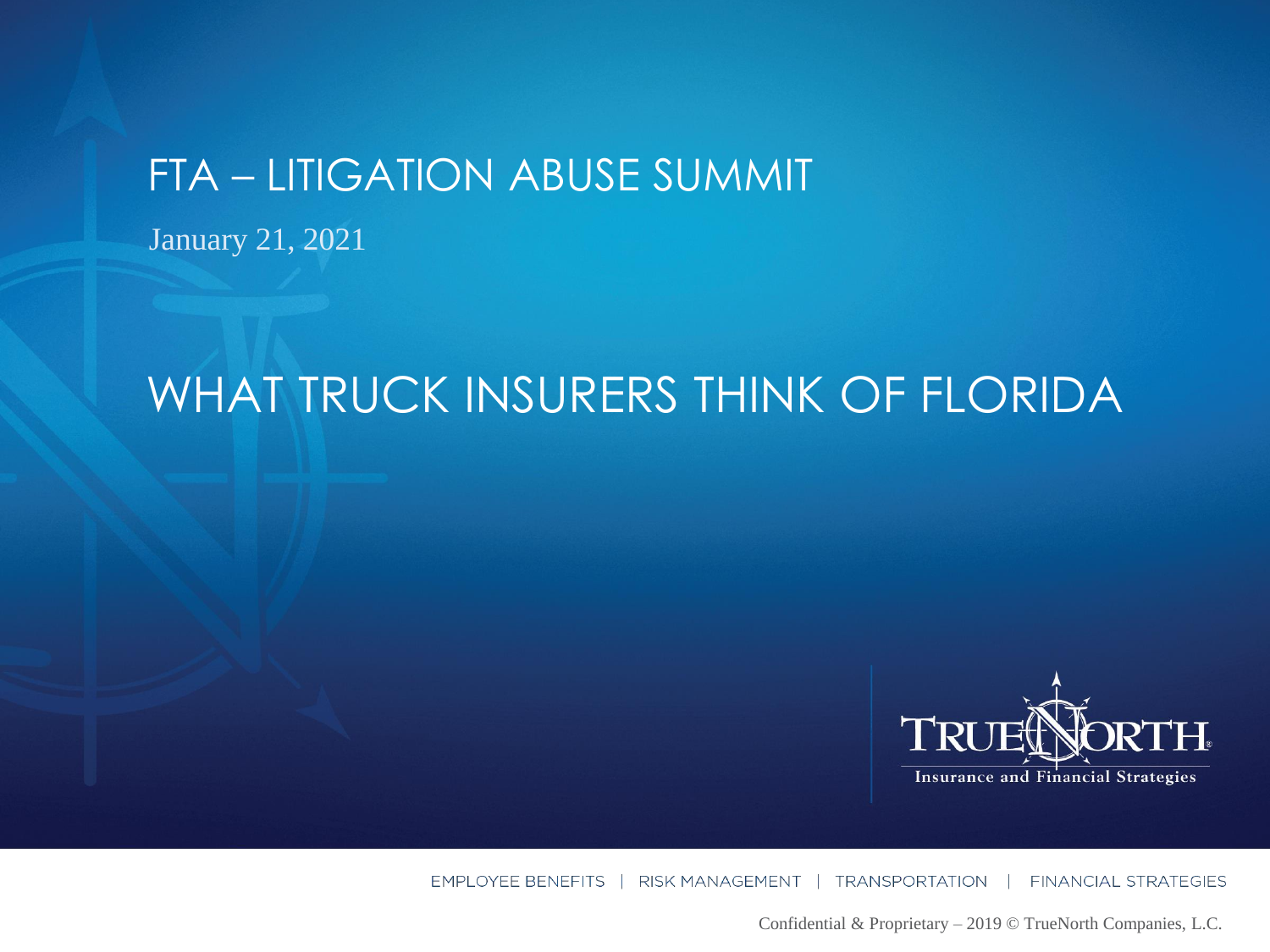## SEEN THIS PLAY BEFORE – AND WON

### WHAT CHALLENGE AM LDESCRIBING?

- Claims of all sizes are getting bigger
- There are more very large claims
- Formerly favorable jurisdictions start to suck
- Focus of plaintiff counsel has shifted (ignore the facts)
- Medical costs are skyrocketing
- Insurance industry continuously loses money over time
- Result Capacity crunch
- Excess market hit particularly hard

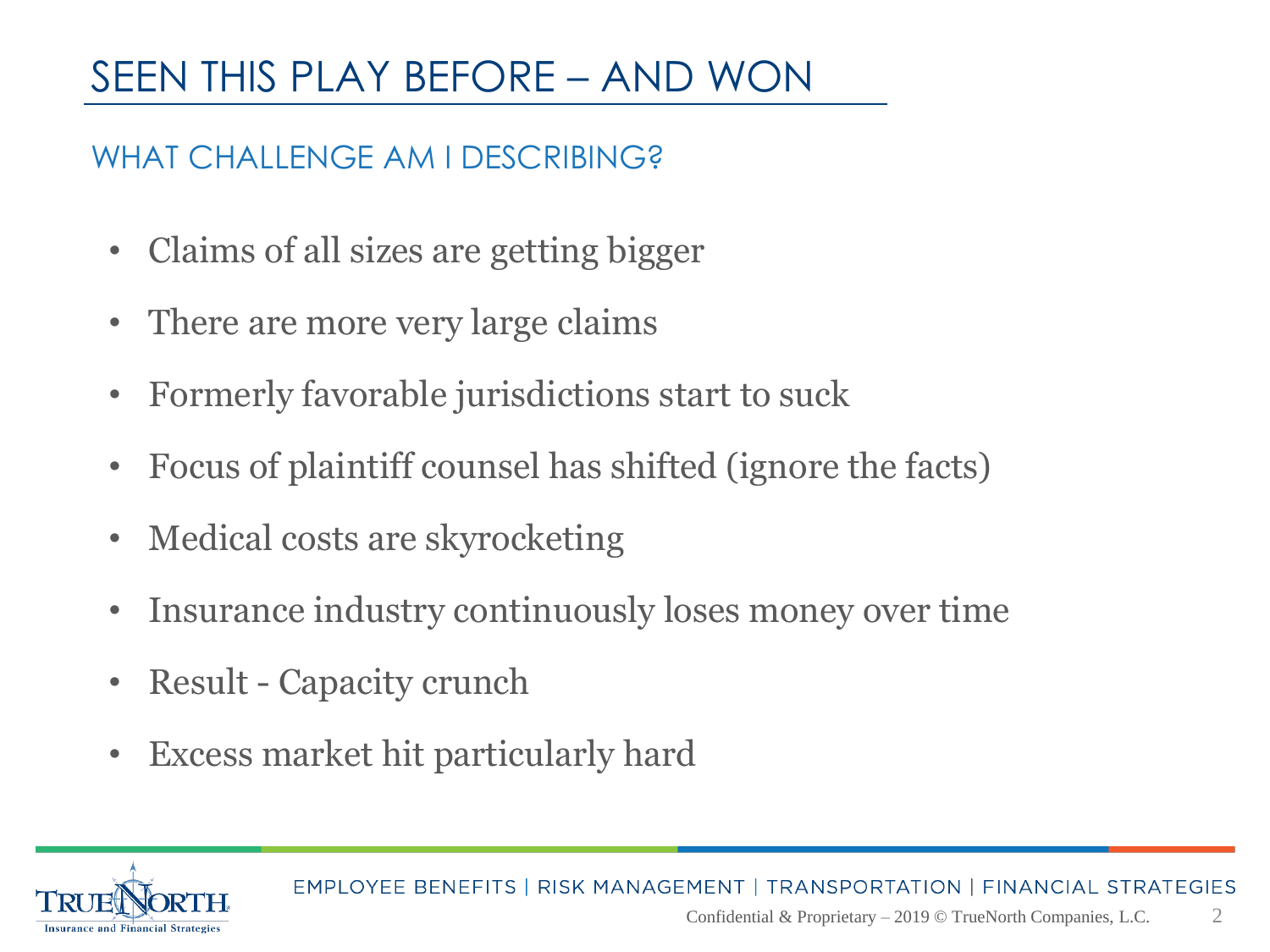## MACRO ISSUES ON RATE

#### THE INSURANCE CARRIER DILEMMA IN FLORIDA

- Pricing Integrity Lost
- Shit Flows Down Hill (Reinsurers Primary Insurers)
- Insurance Carrier Loss Portfolio Erosion
- 7/1 and 1/1 Treaty Renewals
- Larger underwriting backdrop

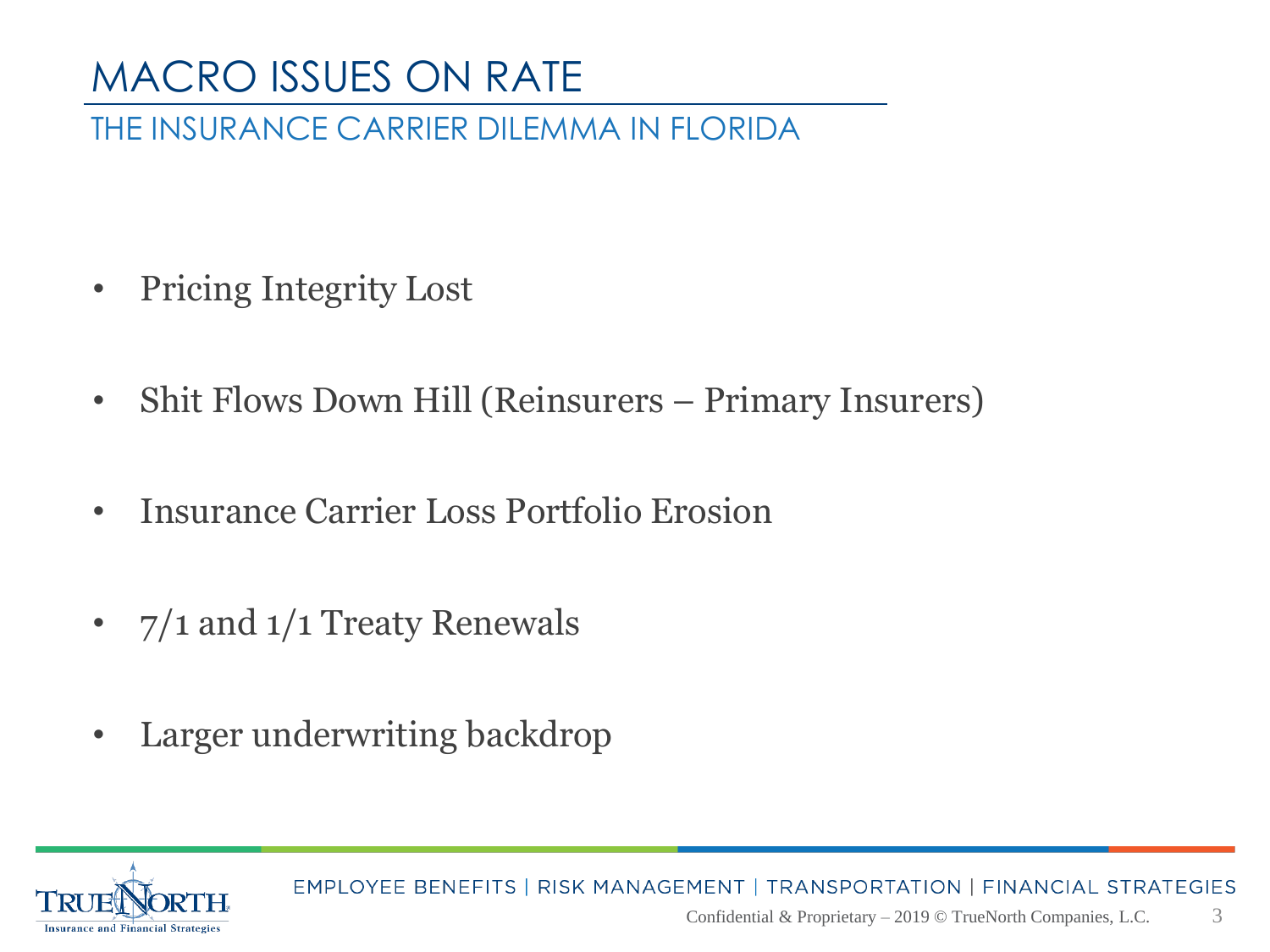## INSURANCE COMPANY PERCEPTION OF FLORIDA SURVEY QUESTIONS

Do you view Florida as a state that you wish to grow your insurance writings in?

- No we evaluate opportunities there very selectively
- No protecting the book, loss costs are set well in excess of other states
- No limiting the percentage of miles a motor carrier runs in FL
- No no reason to commit resources to an unfavorable environment
- No we have steadily reduced capacity in that state, no plan to change course
- No it is one of the few states we avoid
- No in fact, we have had a multi-year strategy to reduce capacity there

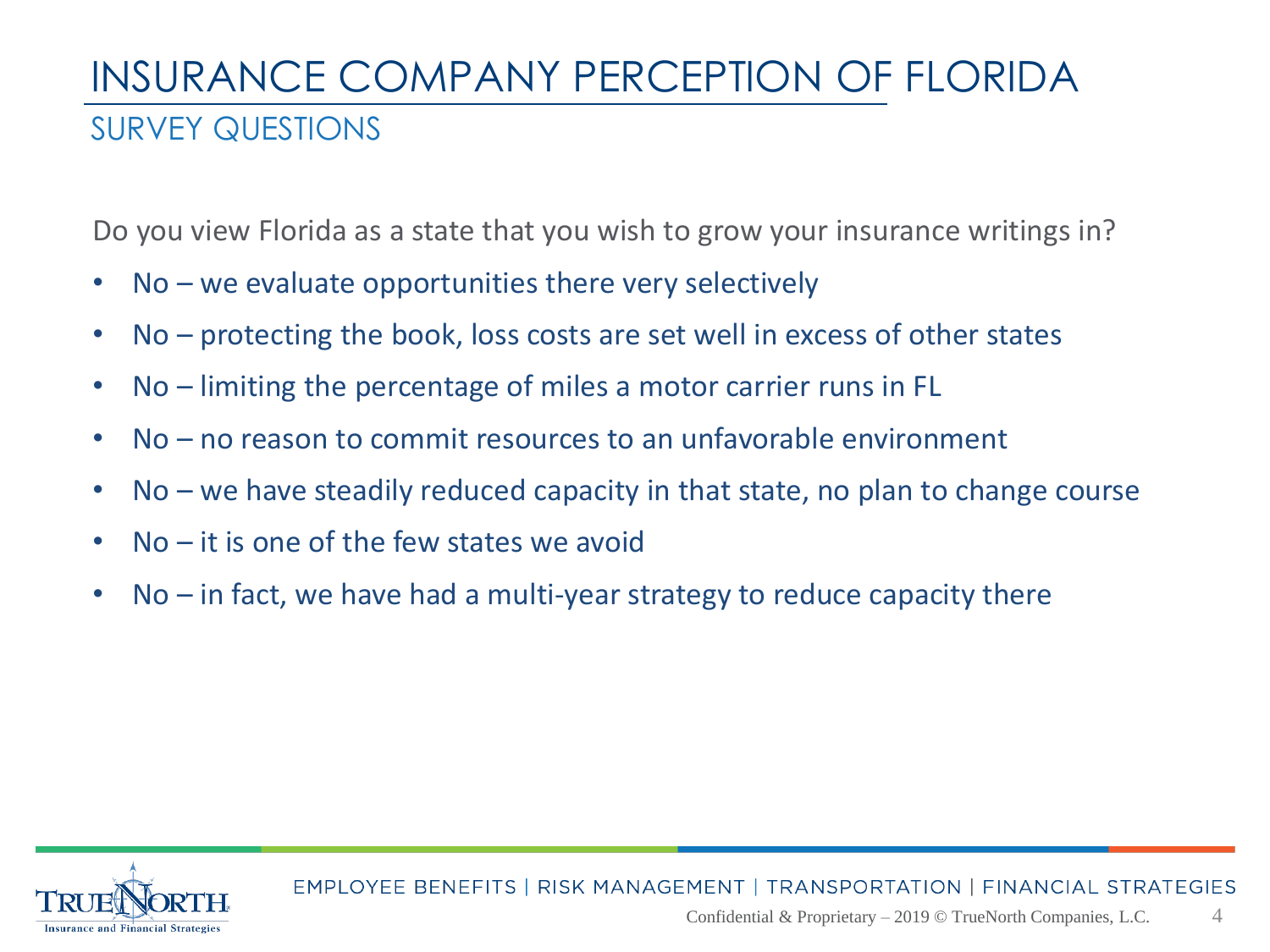## INSURANCE COMPANY PERCEPTION OF FLORIDA SURVEY QUESTIONS

On a scale of 1-10 how does your company view Florida from a favorability standpoint? (10 being most favorable) If 6 or less, what are a couple of key reasons why?

- 4 Litigation environment, comparative fault standard, medical financing
- 3 Legal and regulatory environment
- $\bullet$  4 3<sup>rd</sup> party bad fair claims are problematic; time limit demands
- 3 Legal and legislative environment
- 2 or 3 at best need \$20-\$25k per unit to make any money on small fleets
- Are you serious? Florida's not even on our radar right now

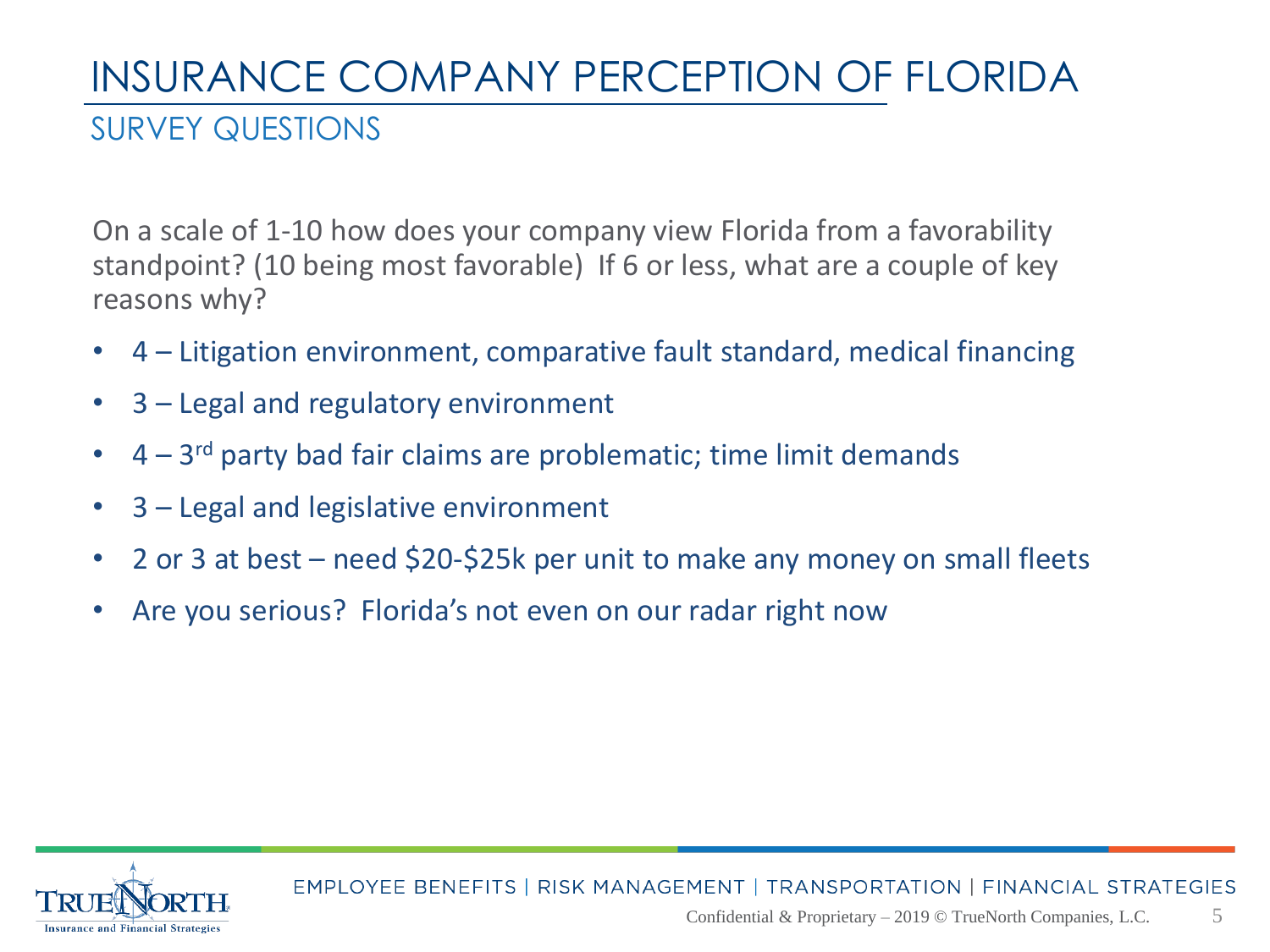# INSURANCE COMPANY PERCEPTION OF FLORIDA

#### SURVEY QUESTIONS

What are a couple of key things that Florida could do to viewed more favorably by your company?

- Tort Reform
- Medical financing reform
- Change the pure comparative negligence to a comparative fault system
- Establish a threshold of injury/damages to pursue 3<sup>rd</sup> party tort claims
- Put in place an aggressive PR campaign around the importance of trucking to the Florida economy and Jobs
- Fight back against the trial bar

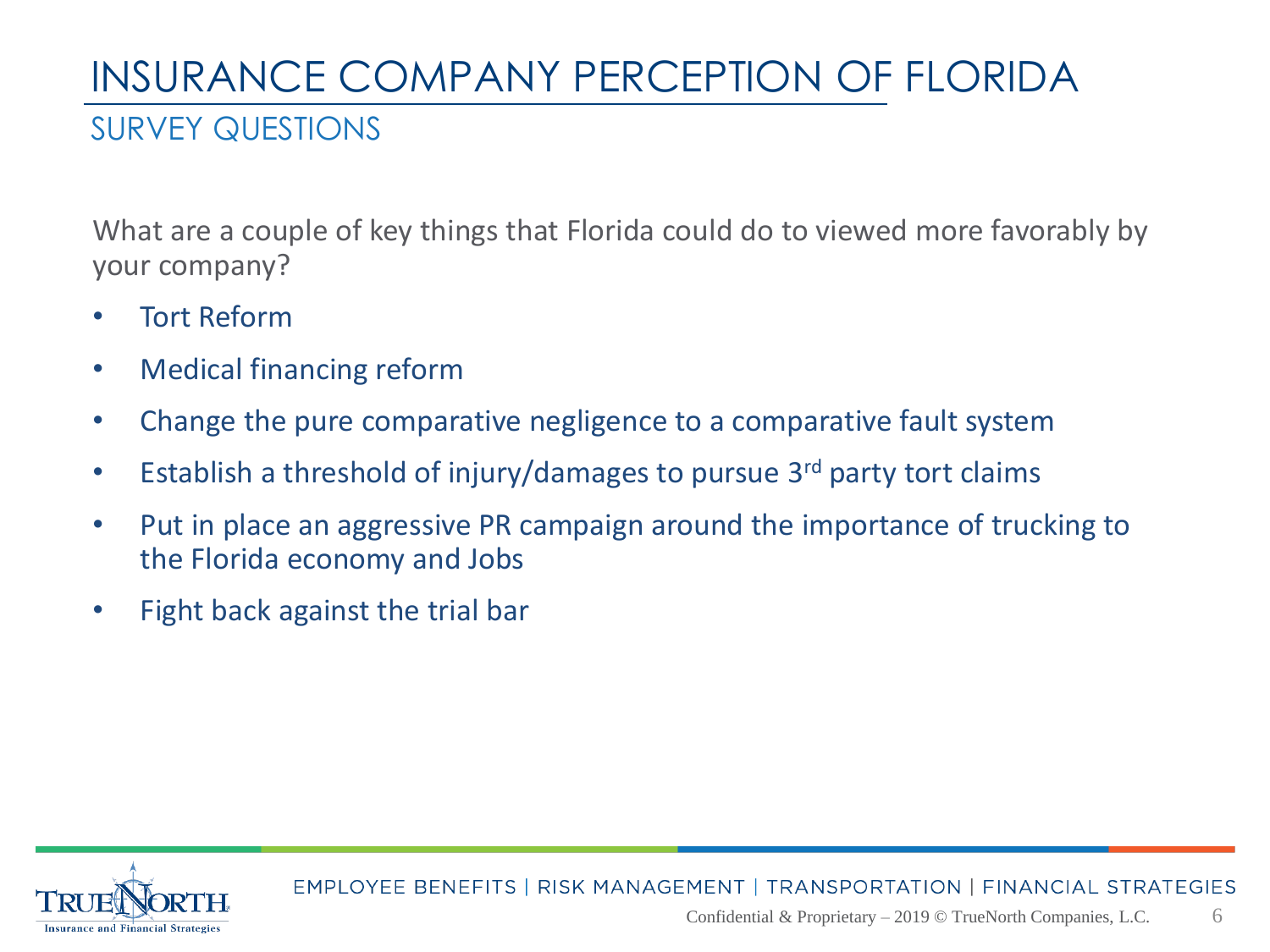## FL MCS - SOME OBSERVATIONS

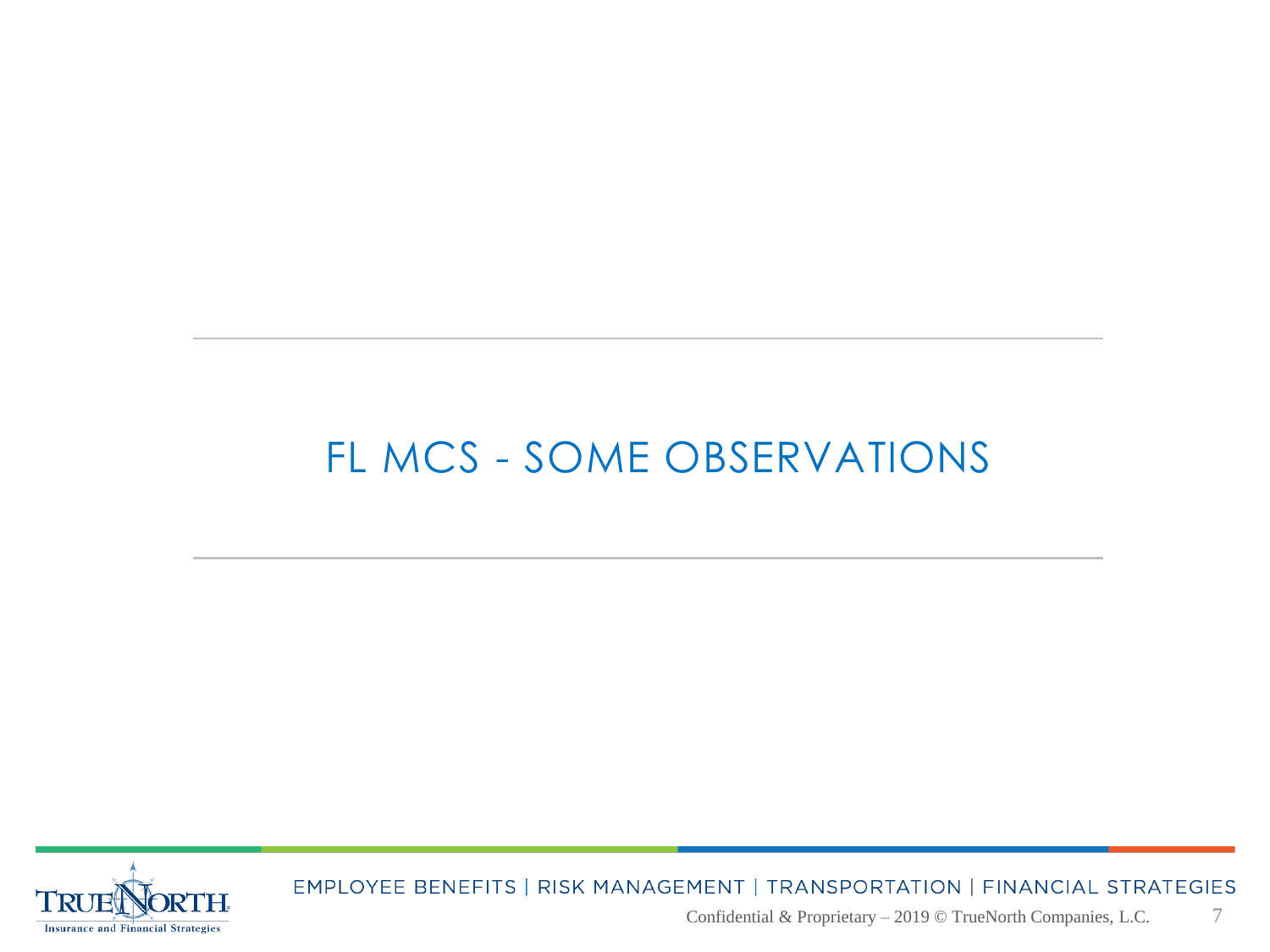## STATISTICAL ANALYSIS

#### FOCUS ON MOTOR CARRIERS WITH AN ACTIVE INSURANCE FILING

| Total number of DOT #s                 | 65,460  |
|----------------------------------------|---------|
| Total number of MC #s                  | 25,737  |
| Total number showing current insurance | 13,551  |
| Total number of drivers                | 780,417 |
| Total number of CDL drivers            | 467,538 |

#### For Those fleets that have insurance the following is true:

| <b>Total number of MCs less than 1 year business</b>                | 2.791 |
|---------------------------------------------------------------------|-------|
| <b>Total number of MCs less than 3 years in business</b>            | 5,630 |
| Total number of MCs 3 or more years in business                     | 7.921 |
| Total number of MCs 3 or more years in business and 10+ power units | 837   |

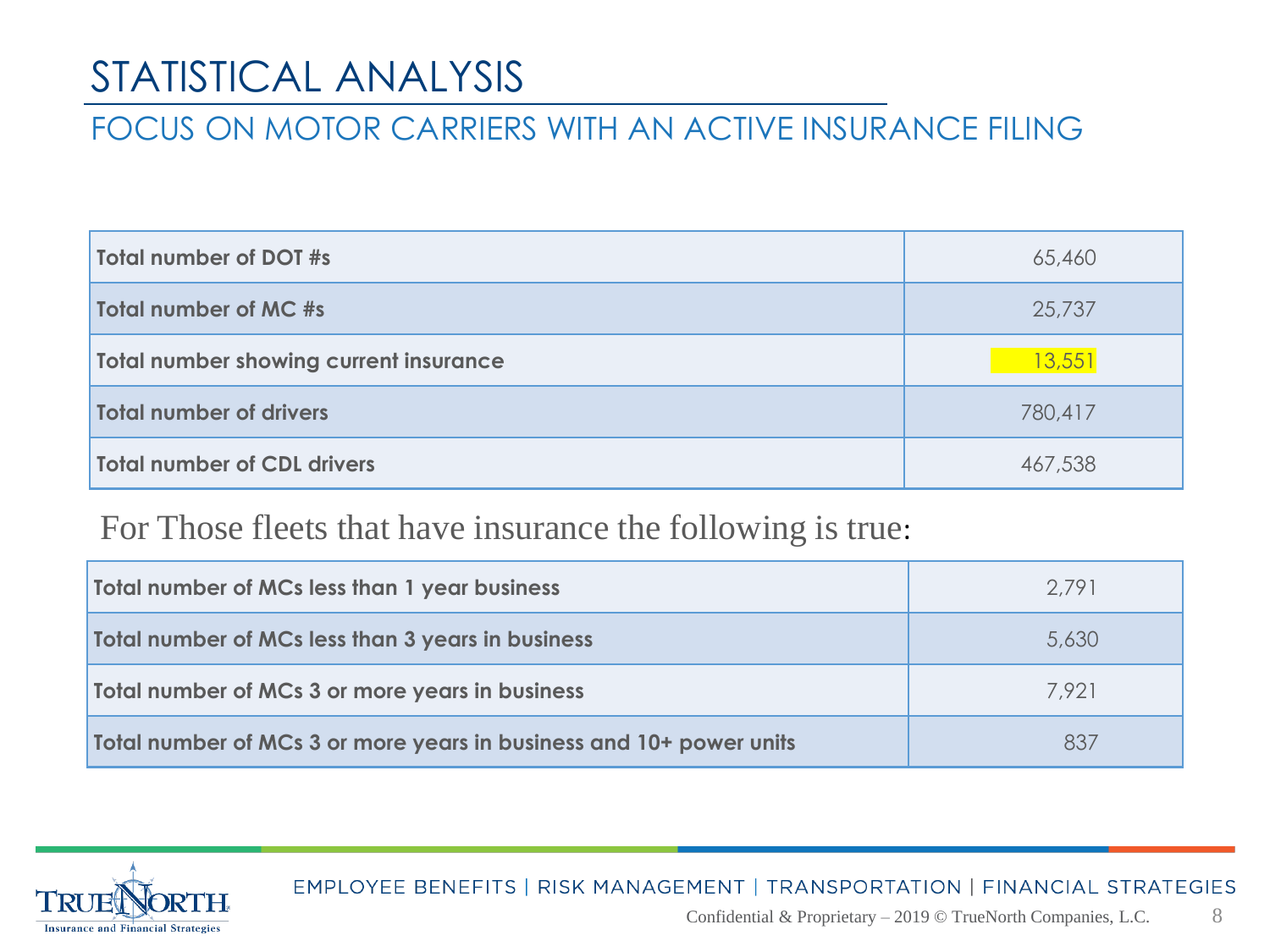## LESS THAN 1 YIB ANALYSIS

#### Top 5 Underwriters & Account Statistics

| <b>Progressive Express Insurance Company</b>        | 1046 | 37%    |
|-----------------------------------------------------|------|--------|
| <b>Trisura Specialty Insurance Company</b>          | 347  | $12\%$ |
| <b>Wesco Insurance Company</b>                      | 252  | 9%     |
| <b>Brooklyn Specialty Insurance Company</b>         | 228  | 8%     |
| <b>Prime Property &amp; Casualty Insurance Inc.</b> | 145  | 5%     |



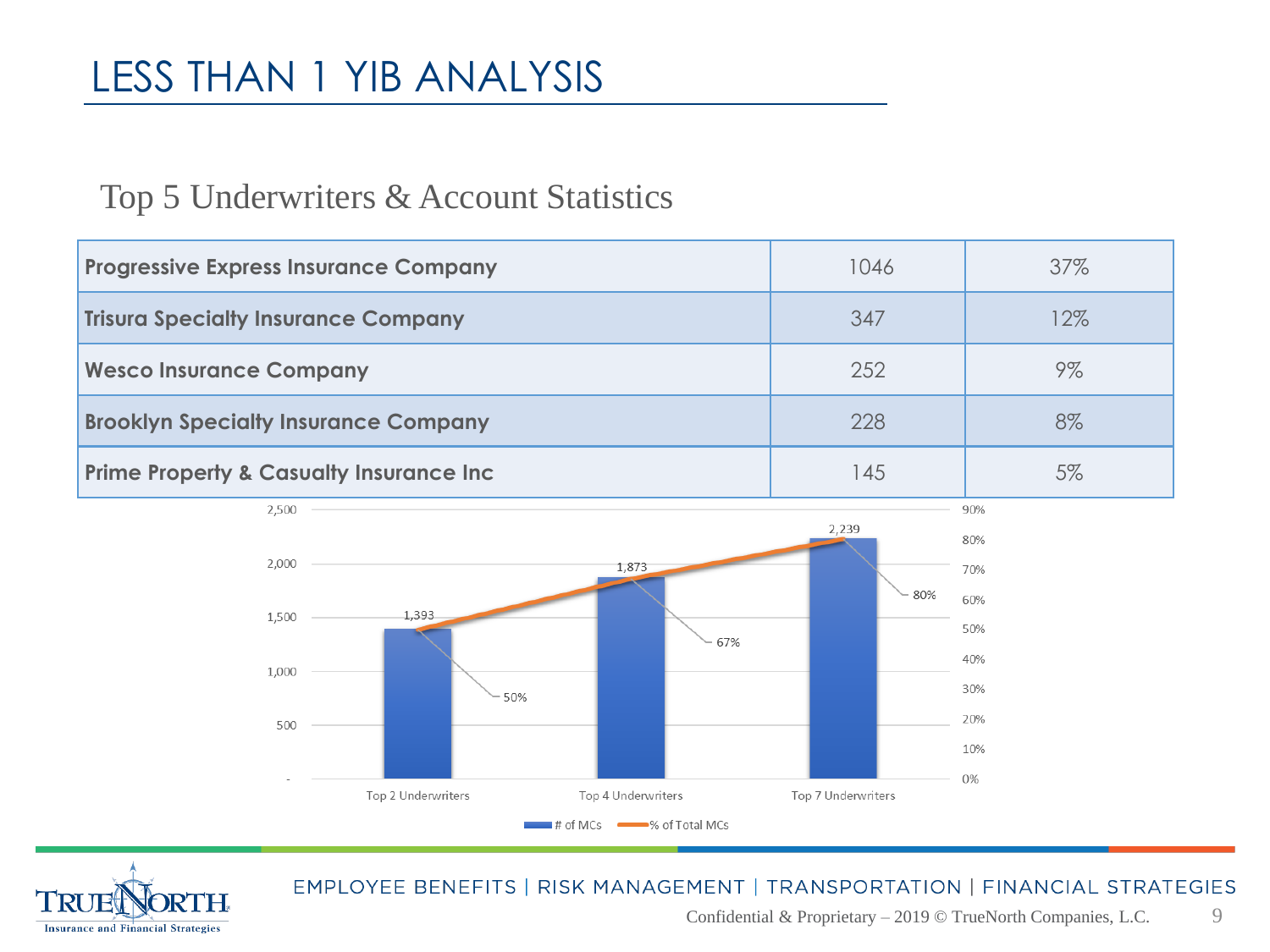## 3 OR MORE YIB ANALYSIS

#### Top 5 Underwriters & Account Statistics

| <b>Progressive Express Insurance Company</b> | 2090 | 26%   |
|----------------------------------------------|------|-------|
| <b>Northland Insurance Company</b>           | 655  | 8%    |
| Occidental Fire And Casualty Co. Of N.C.     | 450  | $6\%$ |
| <b>Lancer Insurance Company</b>              | 439  | $6\%$ |
| <b>Sentry Select Insurance Company</b>       | 347  | 4%    |



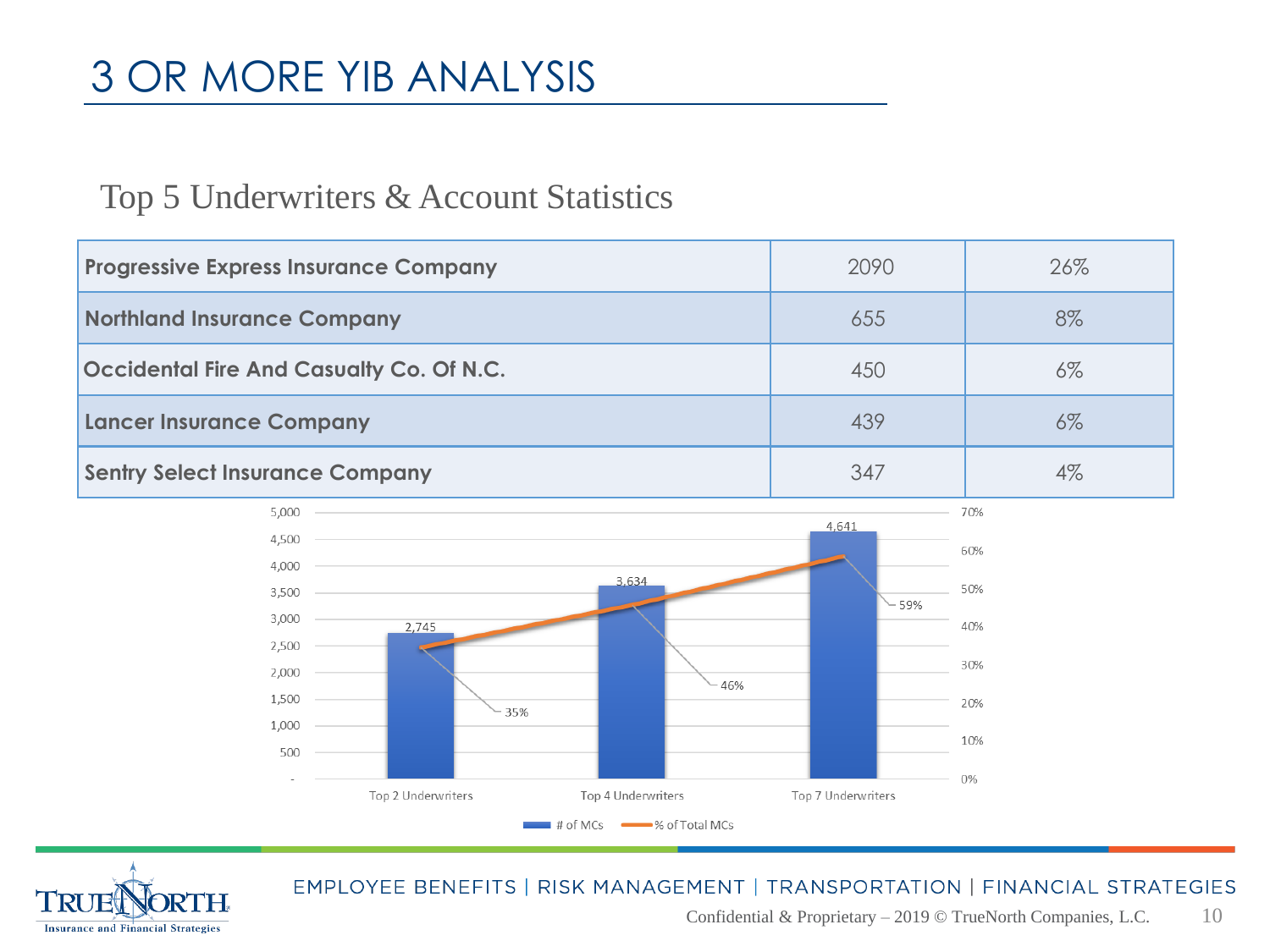## 3 OR MORE YIB WITH 1O+ TRUCKS ANALYSIS

#### Top 5 Underwriters & Account Statistics

| <b>Clear Blue Insurance Company</b>                        | 47 | $6\%$ |
|------------------------------------------------------------|----|-------|
| Northland Insurance Company                                | 46 | $6\%$ |
| <b>Sentry Select Insurance Company</b>                     | 40 | 5%    |
| <b>Trisura Specialty Insurance Company</b>                 | 37 | $4\%$ |
| <b>State National Specialty Insco / National Specialty</b> | 35 | 4%    |



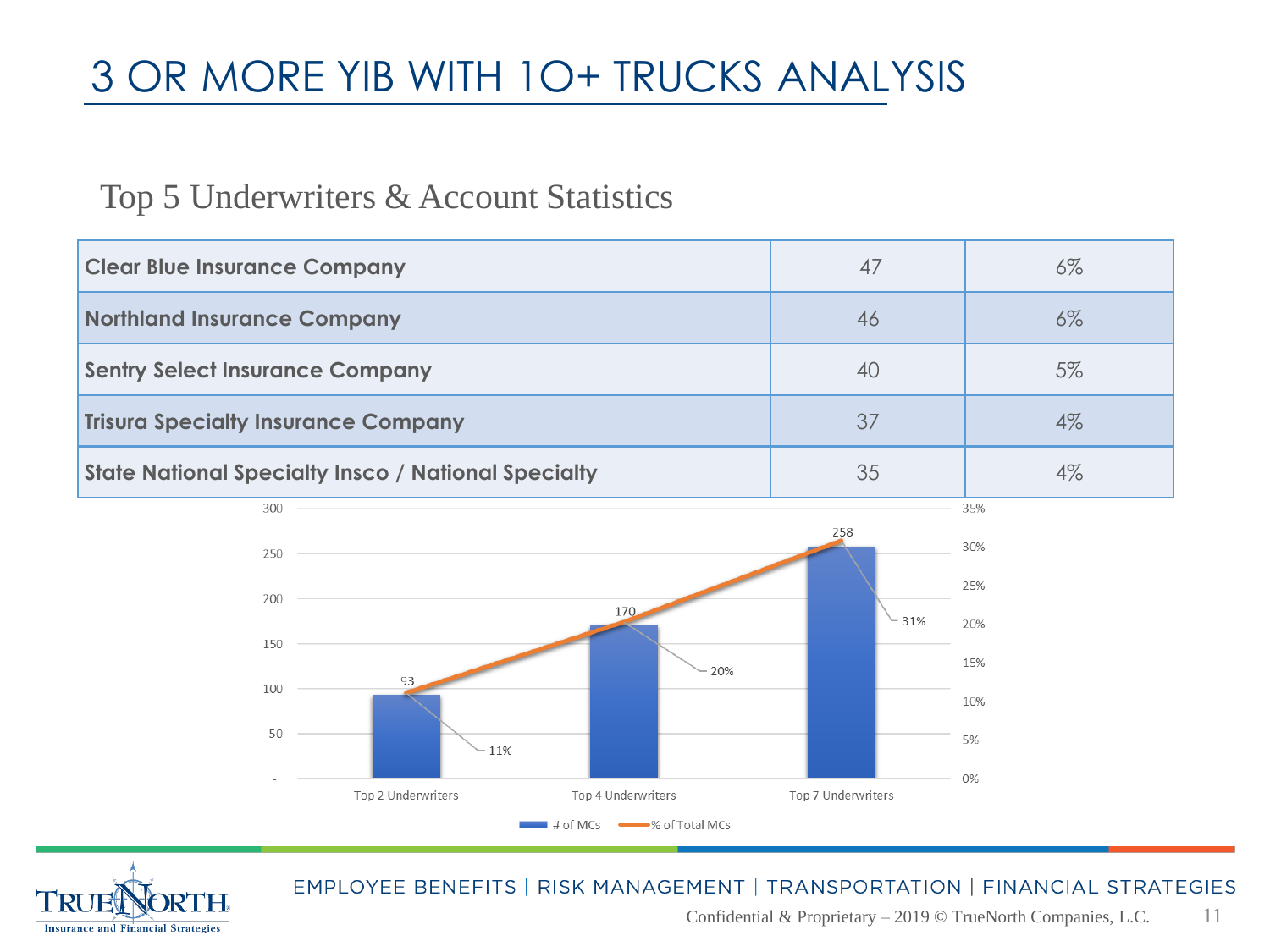## 3 OR MORE YIB WITH 75+ TRUCKS ANALYSIS

#### Top 5 Underwriters & Account Statistics

| AIG - National Union Fire Ins. Co. Of Pittsburgh Pa | 18                 | 11%   |
|-----------------------------------------------------|--------------------|-------|
| <b>Zurich American Insurance Company</b>            | 11                 | 7%    |
| <b>Ace American Insurance Company</b>               | 10                 | $6\%$ |
| <b>Hudson Insurance Company</b>                     | 7                  | $4\%$ |
| <b>Protective Insurance Company</b>                 | 7                  | $4\%$ |
| $70$ $\qquad$                                       | 65                 | 45%   |
| 60                                                  |                    | 40%   |
| $50 -$<br>46                                        |                    | 35%   |
|                                                     | 39%                | 30%   |
| 40                                                  |                    | 25%   |
| 29<br>30                                            |                    | 20%   |
| 28%<br>20                                           |                    | 15%   |
| 17%                                                 |                    | 10%   |
| 10                                                  |                    | 5%    |
| $\Omega$                                            |                    | 0%    |
| Top 2 Underwriters<br>Top 4 Underwriters            | Top 7 Underwriters |       |
| # of MCs $\longrightarrow$ % of Total MCs           |                    |       |

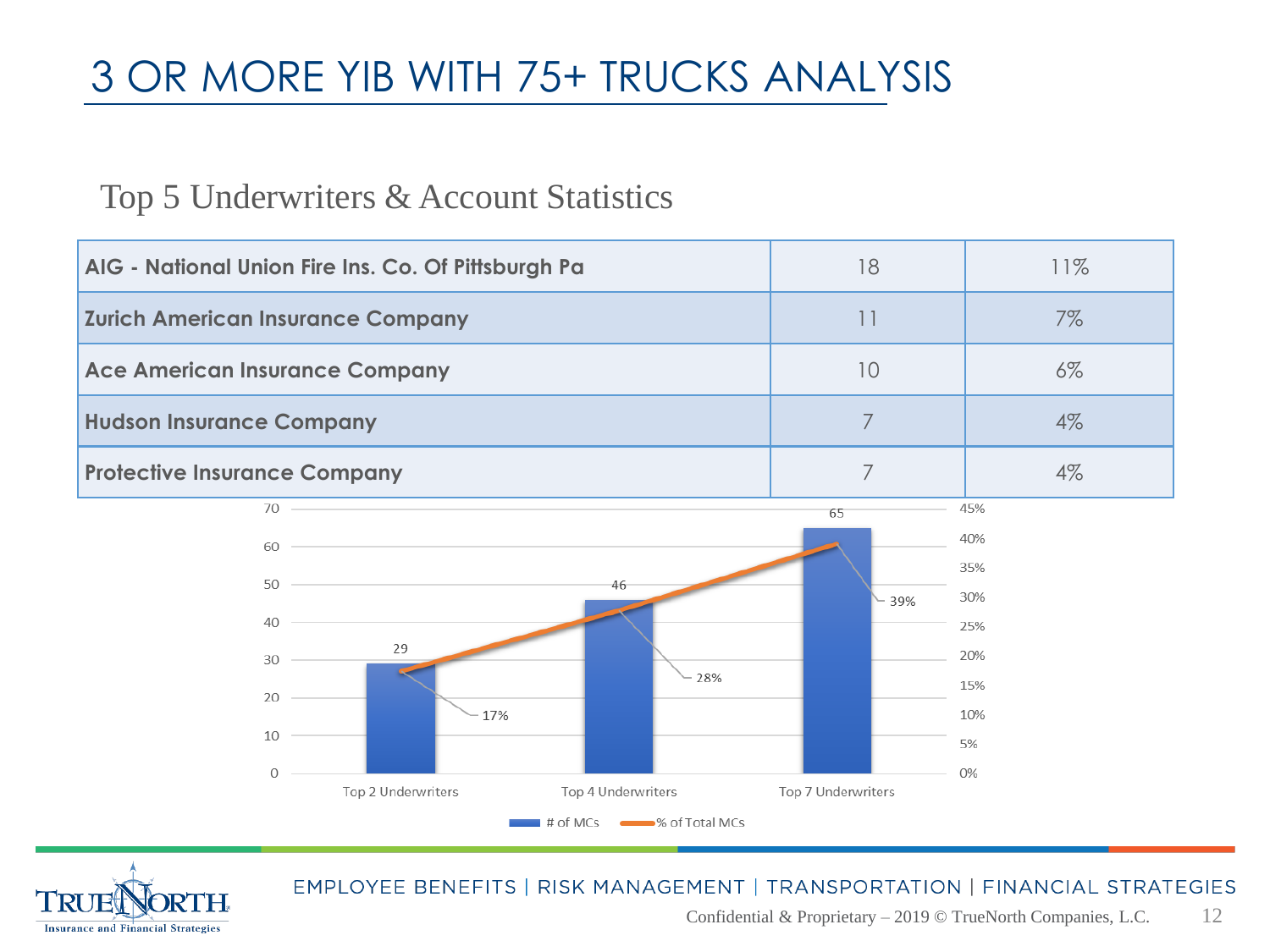## COMPARISON OF TOP 2, 4, & 7 UNDERWRITERS

NUMBER OF TOTAL MOTOR CARRIERS INSURED BY GROUPING



**Insurance and Financial Strategies**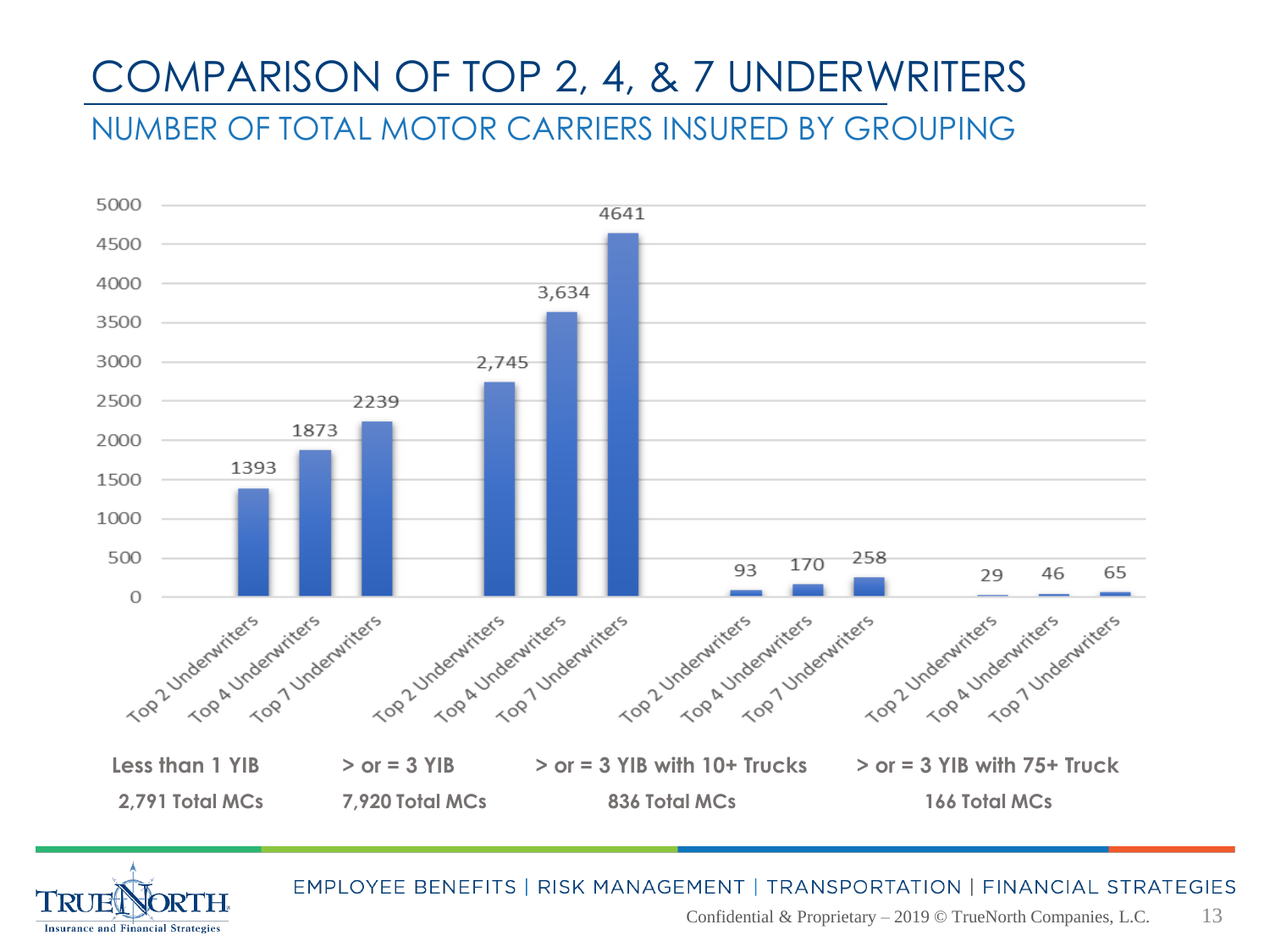## COMPARISON OF TOP 2, 4, & 7 UNDERWRITERS

PERCENTAGE OF TOTAL MOTOR CARRIERS INSURED BY GROUPING



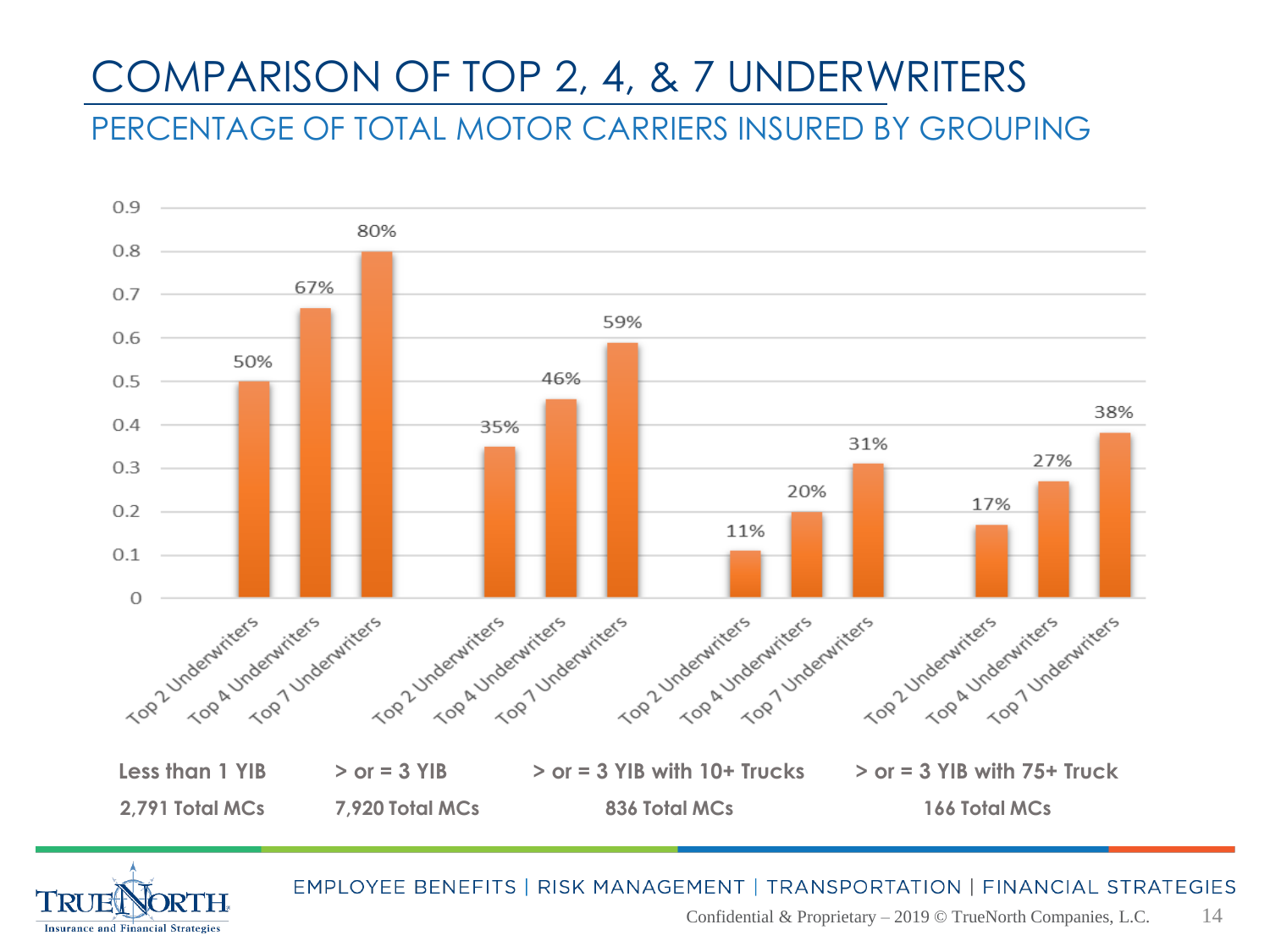## IOWA LANDSCAPE

#### Top 5 Underwriters & Account Statistics

| <b>Great West Casualty Co.</b>                            | 1427 | 25%   |
|-----------------------------------------------------------|------|-------|
| <b>Progressive Preferred / Northern Insurance Company</b> | 1116 | 20%   |
| <b>Auto Owners Insurance Company</b>                      | 368  | $6\%$ |
| <b>Acuity, A Mutual Insurance Company</b>                 | 349  | $6\%$ |
| <b>Grinnell Mutual Reinsurance Co.</b>                    | 247  | $4\%$ |



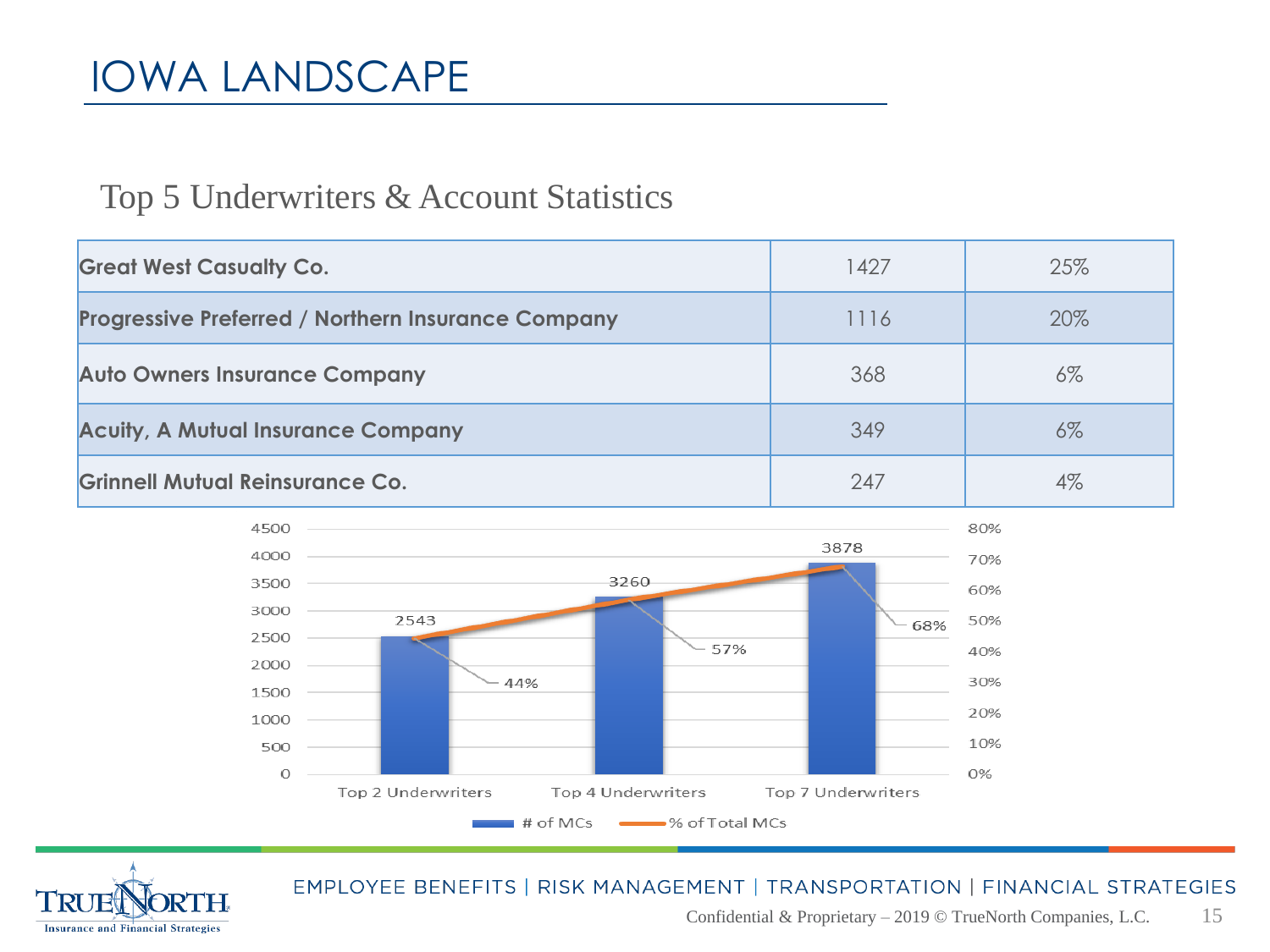# LEADING FL TRUCK INSURERS - NOT IN FAVORABLE STATES

#### TOO COMPETITIVE, CAN'T CHARGE ENOUGH, NOT NEEDED

|           | AMGUARD INSURANCE COMPANY                     | $(59 - .4%)$       |
|-----------|-----------------------------------------------|--------------------|
|           | ARTISAN & TRUCKERS CASUALTY COMPANY           | $(48 - .4%)$       |
|           | BROOKLYN SPECIALTY INSURANCE COMPANY RRG, INC | $(413 - 3\%)$      |
|           | <b>CLEAR BLUE INSURANCE COMPANY</b>           | $(181 - 1.3\%)$    |
|           | CONTINENTAL DIVIDE INSURANCE COMPANY          | $(118 - .9\%)$     |
| $\bullet$ | <b>LANCER INSURANCE COMPANY</b>               | $(585 - 4.3\%)$    |
| $\bullet$ | KNIGHT SPECIALTY INSURANCE COMPANY            | $(337 - 2.5\%)$    |
| $\bullet$ | <b>Multiple RRGs</b>                          | $(1,470 - 10.8\%)$ |
|           | OCCIDENTAL FIRE AND CASUALTY CO. OF N.C.      | $(458 - 3.4\%)$    |
| $\bullet$ | PRIME PROPERTY & CASUALTY INSURANCE INC       | $(452 - 3.3\%)$    |
|           | TRISURA SPECIALTY INSURANCE COMPANY           | $(895 - 6.6\%)$    |
|           | UNITED FINANCIAL CASUALTY COMPANY             | $(89 - .7%)$       |
|           | <b>Totals</b>                                 | $(5, 105 - 38%)$   |

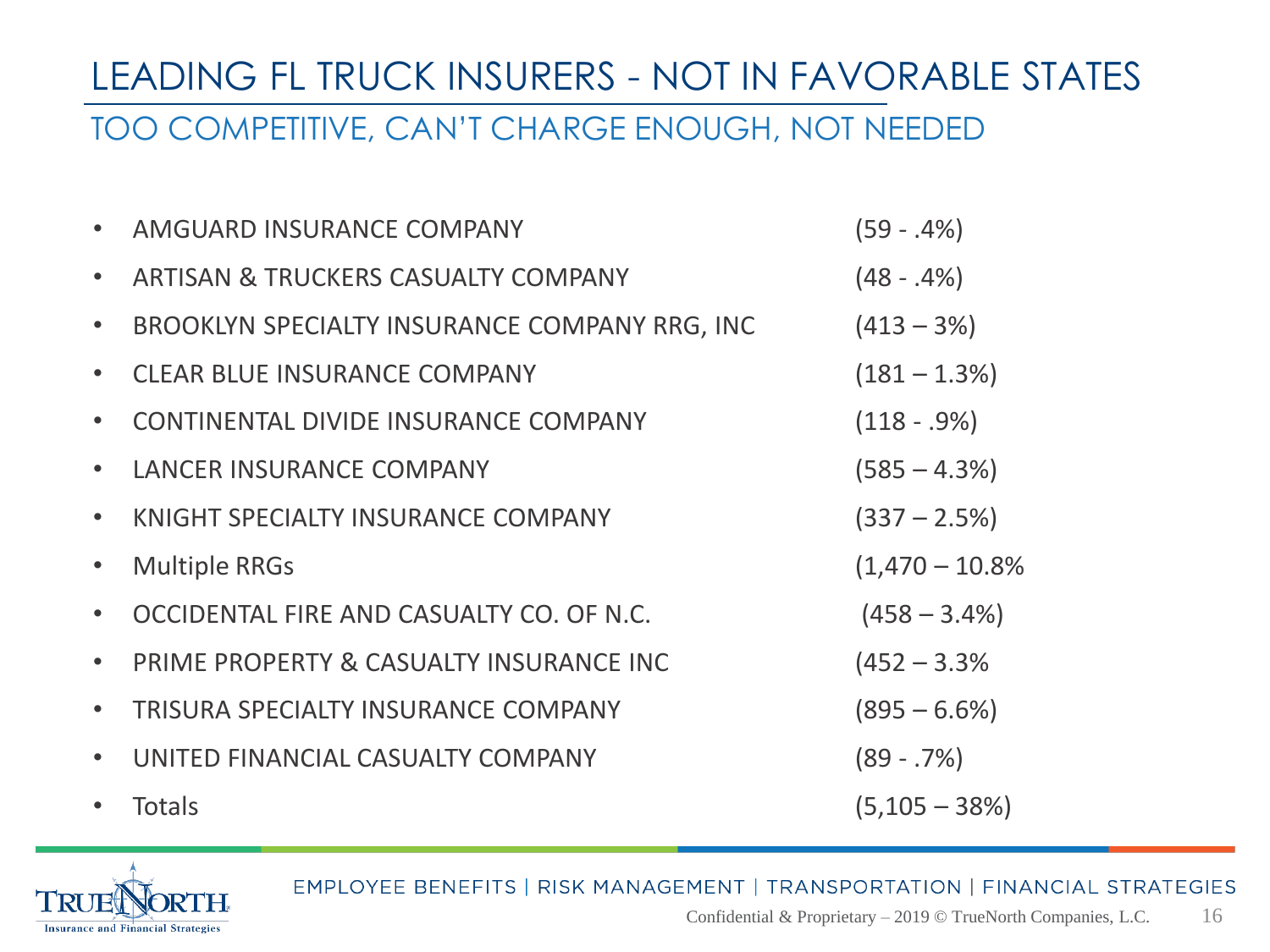## MISSING CAPACITY FROM FLORIDA?

#### MAJOR TRUCK INSURERS IN OTHER MORE FAVORABLE STATES

- ACUITY, A MUTUAL INSURANCE COMPANY
- CONTINENTAL WESTERN INSURANCE CO.
- EMPLOYERS MUTUAL CASUALTY CO.
- FARM BURFAU PROPERY & CASUALTY INSURANCE CO
- FEDERATED MUTUAL INSURANCE CO.
- GREAT WEST CASUALTY CO.  $\qquad \qquad$  (FL 2.1% IA 25% National ~25%)
- GRINNELL MUTUAL REINSURANCE CO.
- INTEGRITY PROPERTY & CASUALTY INSURANCE CO
- MIDWEST FAMILY MUTUAL INSURANCE COMPANY
- NATIONWIDE MUTUAL INSURANCE COMP
- NORTHLAND INSURANCE COMPANY
- SECURA INSURANCE,A MUTUAL CO.
- SENTRY SELECT INSURANCE COMPANY
- THE CINCINNATI INSURANCE CO.
- UNITED FIRE & CASUALTY CO.
- WEST BEND MUTUAL INSURANCE CO.

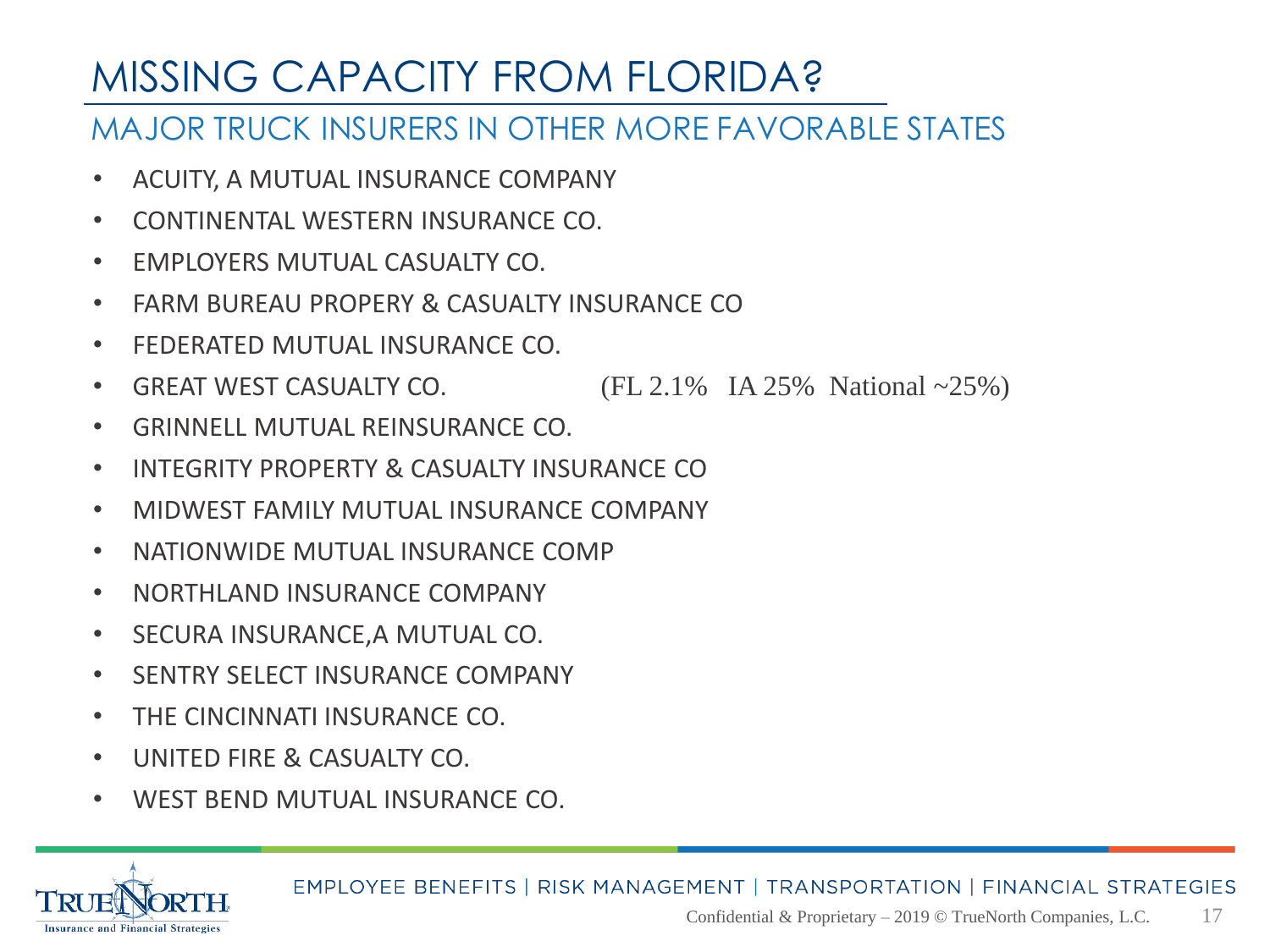### A MAJOR REINSURER CONVERSATION VIEW FROM THE TOP

### "It's about time they addressed the issue, because until they do there is little we can do for them"

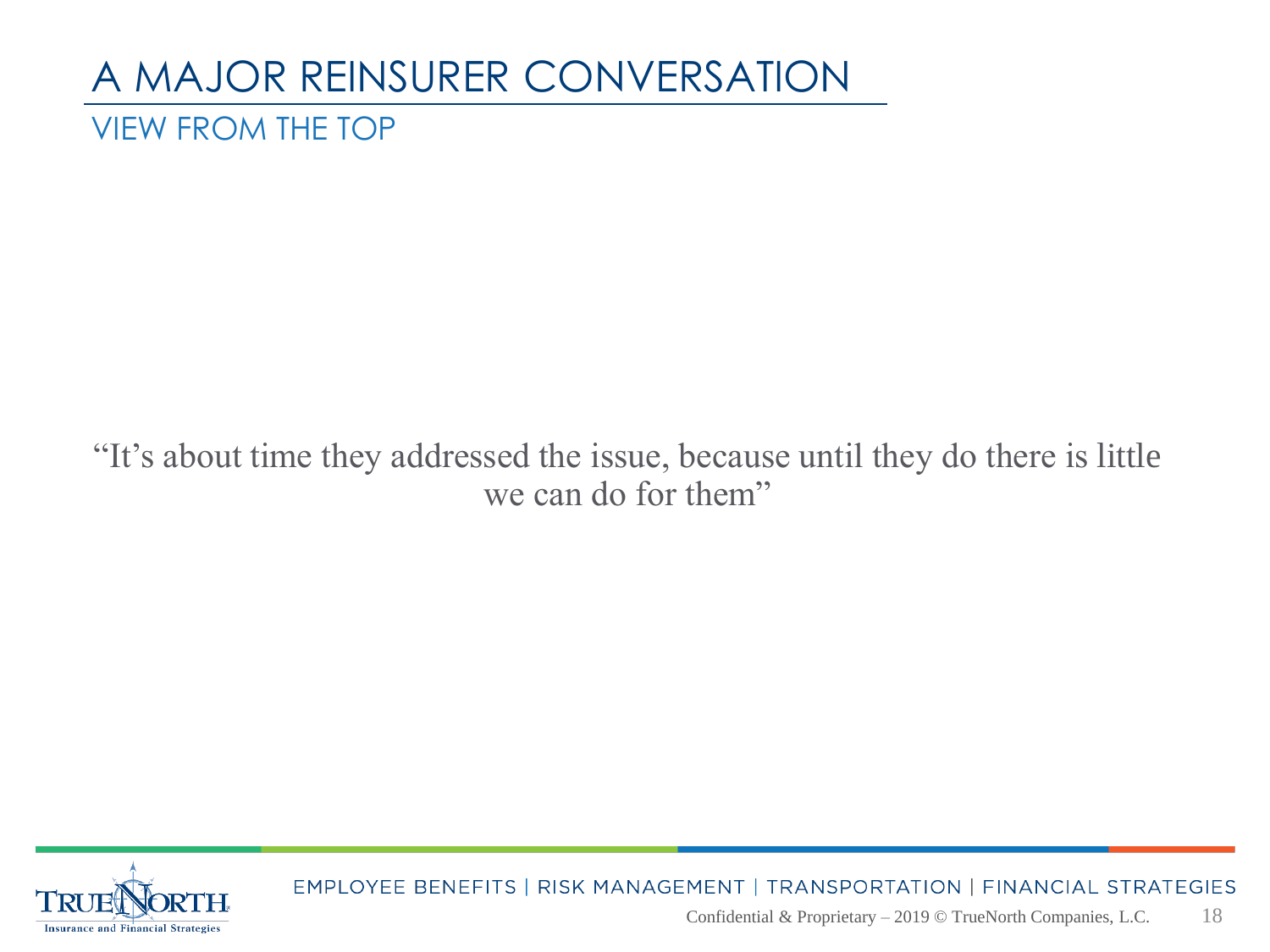# REINSURANCE PANEL

#### BENEFITING THE TRUCK PAC

#### **YOU'RE INVITED**



**ENGAGE Reinsurance: Trucking's Silent Partner, Pulling Back the Curtain** 

A

#### **Panelists:** Dan Cook

Principal & Practice Loader Truchlorth

Charlie Shamieh

**Rob Bredahl** resident. Tiger Ris

Jeremy Johnson CFO Protective Insurance Company

for trucking company executives to hear how their insurance carriers utilize reinsurance to manage financial performance, provide capacity and provide stability to the transportation industry. Gain insight into the state of the reinsurance market and hear directly from reinsurance executives what to expect in 2021 and beyond. Top insurance industry executives will engage in an exclusive conversation with **ATA Truck PAC supporters.** 

private opportunity

### February 24, 2021 . 5 p.m. EST

Cost: \$250 made payable to Truck PAC

If you are not a member of Truck PAC, but would like to participate, please contact ATA's Kathleen Gamble at kgamble@trucking.org.

#### Visit: Trucking.org/TruckPAC\_ReinsuranceWebinar ▶ To Register

The first

75 registrants

will receive two

complimentary Riedel

wine glasses from

**TrueNorth!** 



Contributions to Truck PAC are not tax deductible for federal income tax purposes. Contributions to Truck PAC are for political purposes. All contributions to Truck PAC are voluntary. You may refuse to contribute without reprisal. The proposed contribution amounts are merely suggestions; you may choose to contribute more or less or not at all. ATA will not favor or disadvantage anyone by reason of the amount contributed or the decision whether to contribute. Federal law requires political committees to report the name, address, occupation and name of employer for each individual whose contributions aggregate in excess of \$200 in a calendar year. www.trucking.org/truck-pac

**Insurance and Financial Strategies** 

BENEFITS & FINANCIAL STRATEGIES | RISK MANAGEMENT | TRANSPORTATION

Confidential & Proprietary – 2020 © TrueNorth Companies, L.C.